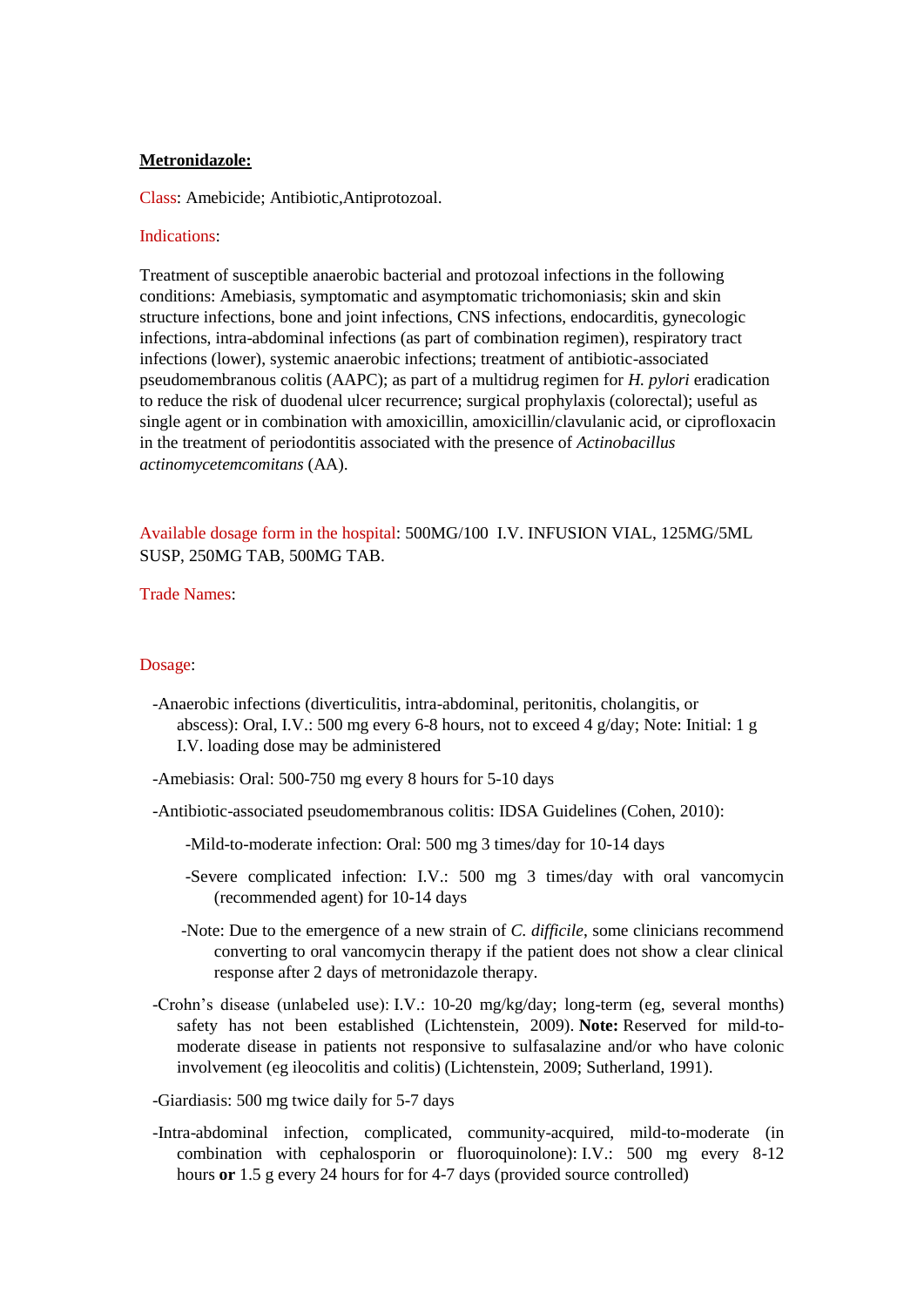- -Peptic ulcer disease: *Helicobacter pylori* eradication: Oral: 250-500 mg with meals and at bedtime for 14 days; requires combination therapy with at least one other antibiotic and an acid-suppressing agent (proton pump inhibitor or  $H_2$  blocker)
- -Bacterial vaginosis or vaginitis due to *Gardnerella*, *Mobiluncus*: Oral: 500 mg twice daily (regular release) or 750 mg once daily (extended release tablet) for 7 days
- -Pelvic inflammatory disease (unlabeled use): Oral: 500 mg twice daily for 14 days (in combination with a cephalosporin and doxycycline) (CDC, 2010)
- -Periodontitis treatment (monotherapy or combination) associated with presence of *Actinobacillus actinomycetemcomitans* (AA): Oral: 250-500 mg every 8 hours for 8- 10 days used in addition to scaling and root planing (Varela, 2011)
- -Surgical prophylaxis (colorectal): I.V. 15 mg/kg 1 hour prior to surgery; followed by 7.5 mg/kg 6 and 12 hours after initial dose
- -Trichomoniasis: Oral: 250 mg every 8 hours for 7 days **or** 375 mg twice daily for 7 days **or** 2 g as a single dose **or** 1 g twice daily for 2 doses (on same day)

-Urethritis (unlabeled use): Oral: 2 g as a single dose with azithromycin (CDC, 2010)

- Renal Impairment :

 $-CL_r < 10$  mL/minute (not on dialysis): Recommendations vary: To reduce possible accumulation in patients receiving multiple doses, consider reduction to 50% of dose or administer normal dose every 12 hours; **Note:** Dosage reduction is unnecessary in short courses of therapy. Some references do not recommend reduction at any level of renal impairment (Lamp, 1999).

 -Intermittent hemodialysis (IHD) (administer after hemodialysis on dialysis days): Dialyzable (50% to 100%): 500 mg every 8-12 hours. **Note:** Dosing regimen highly dependent on clinical indication (trichomoniasis vs *C. difficile* colitis) (Heintz, 2009). **Note:** Dosing dependent on the assumption of thrice weekly, complete IHD sessions.

-Peritoneal dialysis (PD): Dose as for  $Cl_{cr}$  <10 mL/minute

- -Continuous renal replacement therapy (CRRT) (Heintz, 2009; Trotman, 2005): Drug clearance is highly dependent on the method of renal replacement, filter type, and flow rate. Appropriate dosing requires close monitoring of pharmacologic response, signs of adverse reactions due to drug accumulation, as well as drug concentrations in relation to target trough (if appropriate). The following are general recommendations only (based on dialysate flow/ultrafiltration rates of 1-2 L/hour and minimal residual renal function) and should not supersede clinical judgment:
	- -CVVH/CVVHD/CVVHDF: 500 mg every 6-12 hours (or per clinical indication; dosage reduction generally not necessary)